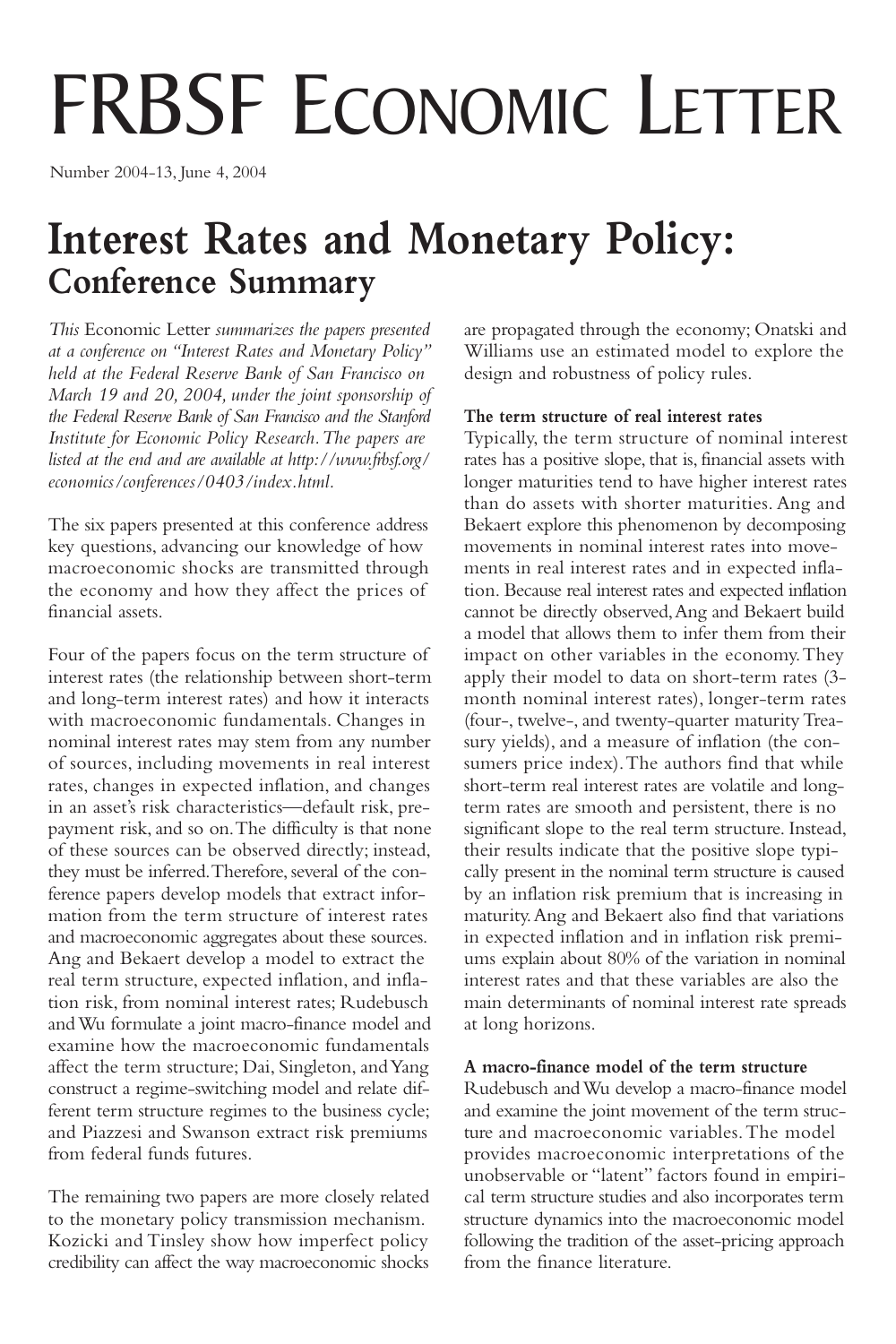By first closely examining a canonical latent-factor term structure model, the authors find that the "level" factor is closely associated with the central bank's long-run inflation target and that the "slope" factor captures the central bank's responses to cyclical variations in inflation and output gaps.They then incorporate such relationships in formulating the joint macro-finance model. Model estimation indicates a close similarity between the term structure factors from the macro-finance model and from the canonical latent-factor model, suggesting that the macro-finance model explains the dynamics of the latent factors in terms of macro variables quite well.

The macro-finance model also facilitates incorporating term structure information into the analysis of macroeconomic dynamics.The authors look into macroeconomic issues hotly debated among macroeconomists and find that: (1) there is little term structure evidence suggesting "interest rate smoothing" in the Federal Reserve's policy actions and (2) while forward-looking elements are important determinants of inflation dynamics, they are almost negligible determinants of output.

#### **Regime shifts and changing risk**

Dai, Singleton, and Yang establish a term structure model with two regimes: in one regime, interest rate volatility is high, and in the other, it is low.The authors also assume that the probabilities of regime switches vary as the state of the economy changes over time, and bond traders demand compensation for the risk inherent in such regime switches.This model outperforms other regime-switching term structure models in the literature in matching both the empirical dynamics of expected bond returns and the relationship between the shape of the term structure and business cycle fluctuations.

Model estimation reveals that the high-volatility regime tends to be associated with economic downturns and on average is less persistent than the lowvolatility regime.This prediction is consistent with the well-documented asymmetry in the U.S. business cycles that recoveries tend to last longer than contractions. Another interesting implication of the model is that the risk premium for a regime switch changes over business cycle. In particular, bond investors are more willing to hedge against an economic downturn than against an economic expansion.This implication is consistent with the economic intuition that agents tend to have low marginal rates of substitution of consumption during economic expansions and high ones during recessions; therefore they are willing to pay more to avoid a sharp income decline during recessions.

## **Futures prices and monetary policy**

In recent years, federal funds futures rates have been widely used as measures of financial markets' expectations of future monetary policy. However, these measures can be distorted, because futures rates reflect not only those expectations but also the uncertainty surrounding them, as reflected in the risk premiums on the futures contracts. In this paper Piazzesi and Swanson examine the properties of such risk premiums and their implications for monetary policy.

By examining data on federal funds futures rates from 1989 to 2003, the authors conclude that the risk premiums on futures contracts are positive on average and strongly countercyclical.Therefore, using the futures rates as predictions of future federal funds rates would tend to lead to overestimating the actual funds rates. However, it turns out that nonfarm payroll employment growth is able to predict the risk premiums reasonably well, implying that such biases could be reduced if the forecaster used nonfarm payroll employment growth to predict the risk premiums and adjusted the estimates accordingly.

#### **Permanent and transitory policy shocks**

Kozicki and Tinsley develop a model for monetary policy in which the Federal Reserve is described as having an implicit inflation target that evolves over time, changing in response to shocks.Their model also assumes that this implicit inflation target is known only to policymakers, and that everyone else has to form an educated guess at its value. The model's structure allows both the changing implicit inflation target and the perceived target to be estimated and compared. Estimating their model over 1960–2001, the authors find that the implicit inflation target is very sensitive to supply shocks, as 75% of their impact on inflation passes permanently into the target.The surge in inflation that occurred in the 1970s, then, is described in terms of a rising implicit inflation target, pushed higher and higher by successive oil price shocks.

At the same time, the perceived inflation target differs substantially from the actual inflation target, especially when the actual target is changing rapidly. These differences arise because people have a tough time distilling movements in the actual inflation target from movements in observed inflation. In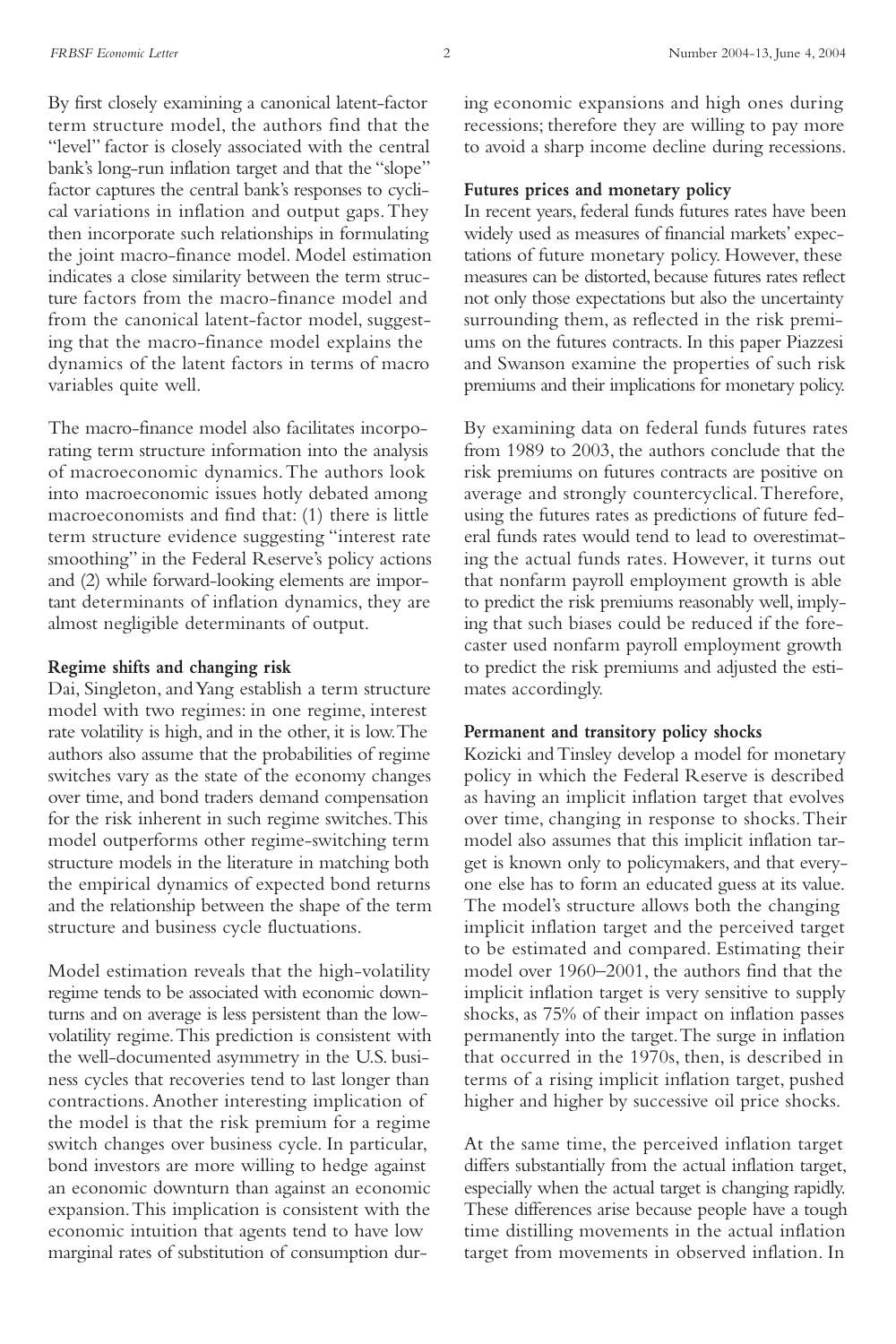fact, the model estimates suggest that learning only cuts the gap between the perceived target and the actual target by 4% each quarter. Comparing the properties of their model with those of a model with a fixed inflation target, they show that timevariation associated with movements in the perceived inflation target has contributed importantly to historical fluctuations in inflation and long-term interest rates.

#### **Policy performance of a macro model**

While much of the literature on monetary policy rules simply assumes that central banks dislike variability in inflation and output and uses this assumption as an ad hoc description of central bank objectives, Onatski and Williams observe that an alternative approach is to assume that policymakers try to maximize economic welfare. In general, these two descriptions of the goals motivating monetary policy need not produce similar policies. In fact, the authors show that the economy behaves very differently depending on what policymakers are trying to achieve when they formulate policy, and, moreover, that the ad hoc description of how monetary policy is formulated produces outcomes that are more in keeping with observed policy behavior. Echoing other results in the literature, they also show that simple rules, which depend on only a few macroeconomic variables, perform nearly as well as rules that depend on many variables, while being more robust to model uncertainty.

The model they use for constructing and evaluating monetary policy rules is the dynamic New Keynesian model studied in Smets and Wouters (2004).The model allows for price and wage rigidities and assumes an environment in which firms face costs to installing new plant and machinery. Because wages and prices are not fully flexible, an appropriately designed monetary policy can usefully stabilize economic fluctuations; an important question, then, is how to design such a policy.

When estimating the model, the authors explore the sensitivity of the estimation in Smets and Wouters

(2004).The approach that Smets and Wouters took was to use methods that combine "prior" information about model parameters with information about these parameters contained in actual data. Onatski and Williams find that the model's estimates, but not its qualitative implications, are sensitive to the nature of this prior information.

| <b>Richard Dennis</b> | Tao Wu    |
|-----------------------|-----------|
| Economist             | Economist |

#### **Conference Papers**

Papers are available in pdf format at [http://www.frbsf.org/](http://www.frbsf.org/economics/conferences/0403/index.html) [economics/conferences/0403/index.html](http://www.frbsf.org/economics/conferences/0403/index.html)

- Ang,Andrew, and Geert Bekaert."The Term Structure of Real Rates and Expected Inflation."
- Dai, Qiang, Kenneth Singleton, and Wei Yang."Regime Shifts in a Dynamic Term Structure Model of U.S. Treasury Bond Yields."
- Kozicki, Sharon, and Peter Tinsley. "Permanent and Transitory Policy Shocks in an Empirical Macro Model with Asymmetric Information."
- Onatski, Alexei, and Noah Williams. "Empirical and Policy Performance of a Forward-Looking Monetary Model."
- Piazzesi, Monica, and Eric Swanson."Futures Prices as Risk-Adjusted Forecasts of Monetary Policy."
- Rudebusch, Glenn, and Tao Wu. "A Macro-Finance Model of the Term Structure, Monetary Policy, and the Economy."

#### **Reference**

Smets, Frank, and Raf Wouters. 2004."An Estimated Stochastic Dynamic General Equilibrium Model of the Euro Area." *Journal of the European Economic Association,* forthcoming.